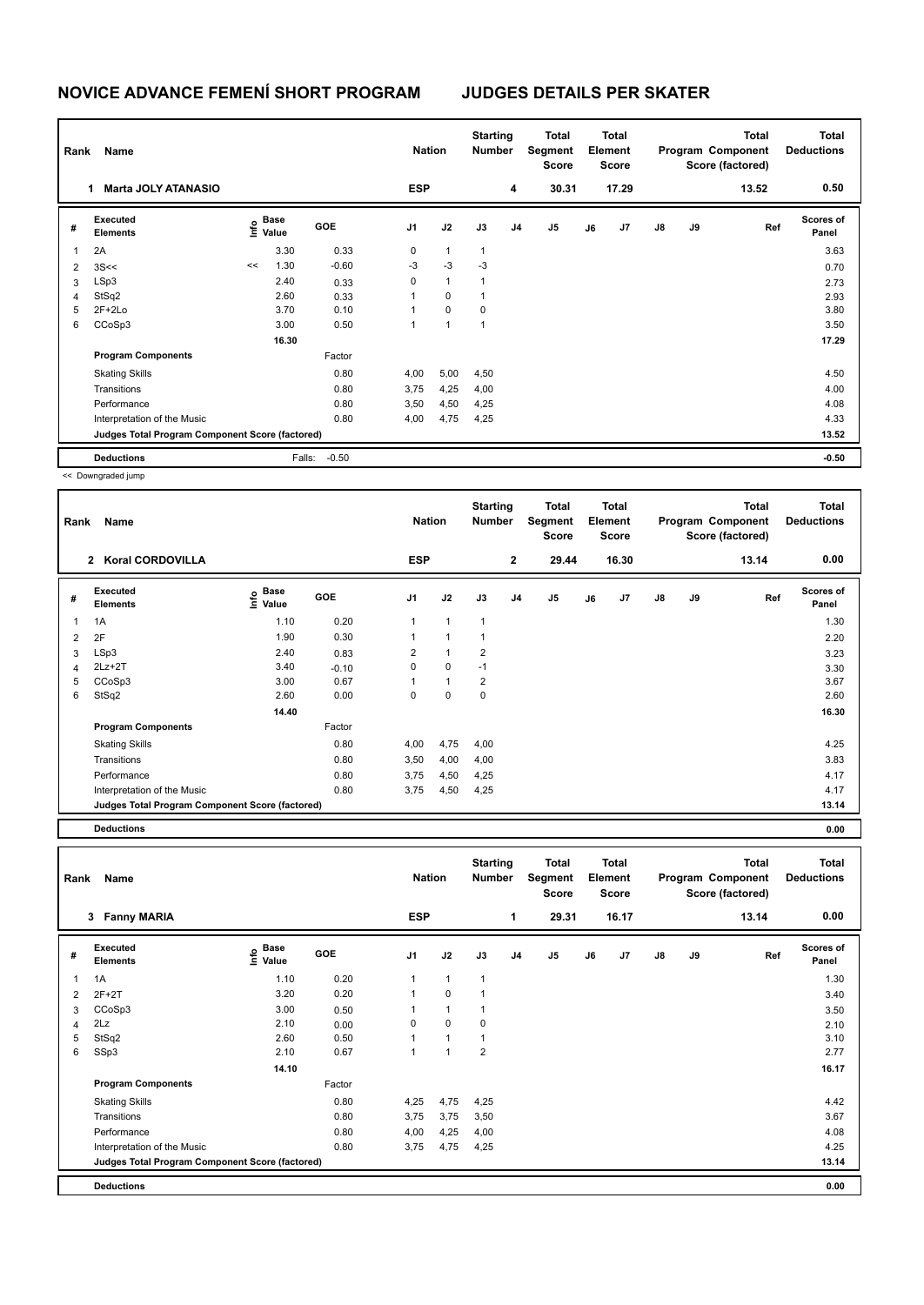|                | Rank<br>Name<br>4 Erika RIERA MARTÍNEZ          |    |                           |         | <b>Nation</b>  |                | <b>Starting</b><br><b>Number</b> |                | Total<br>Segment<br><b>Score</b> |    | <b>Total</b><br>Element<br><b>Score</b> |               |    | <b>Total</b><br>Program Component<br>Score (factored) | Total<br><b>Deductions</b> |
|----------------|-------------------------------------------------|----|---------------------------|---------|----------------|----------------|----------------------------------|----------------|----------------------------------|----|-----------------------------------------|---------------|----|-------------------------------------------------------|----------------------------|
|                |                                                 |    |                           |         | <b>ESP</b>     |                |                                  | $\overline{7}$ | 28.39                            |    | 15.03                                   |               |    | 13.86                                                 | 0.50                       |
| #              | Executed<br><b>Elements</b>                     |    | Base<br>o Base<br>⊆ Value | GOE     | J <sub>1</sub> | J2             | J3                               | J <sub>4</sub> | J5                               | J6 | J7                                      | $\mathsf{J}8$ | J9 | Ref                                                   | <b>Scores of</b><br>Panel  |
|                | 2A                                              |    | 3.30                      | $-1.50$ | $-3$           | $-3$           | $-3$                             |                |                                  |    |                                         |               |    |                                                       | 1.80                       |
| $\overline{2}$ | 2Lz                                             |    | 2.10                      | $-0.80$ | $-3$           | $-3$           | $-2$                             |                |                                  |    |                                         |               |    |                                                       | 1.30                       |
| 3              | CCoSp3                                          |    | 3.00                      | 1.00    | $\overline{2}$ | $\overline{2}$ | $\overline{2}$                   |                |                                  |    |                                         |               |    |                                                       | 4.00                       |
| 4              | StSq2                                           |    | 2.60                      | 0.50    | 1              | 1              | 1                                |                |                                  |    |                                         |               |    |                                                       | 3.10                       |
| 5              | $2F+2T<<$                                       | << | 2.30                      | $-0.70$ | $-2$           | $-3$           | $-2$                             |                |                                  |    |                                         |               |    |                                                       | 1.60                       |
| 6              | LSp3                                            |    | 2.40                      | 0.83    | $\overline{ }$ | $\overline{2}$ | $\overline{2}$                   |                |                                  |    |                                         |               |    |                                                       | 3.23                       |
|                |                                                 |    | 15.70                     |         |                |                |                                  |                |                                  |    |                                         |               |    |                                                       | 15.03                      |
|                | <b>Program Components</b>                       |    |                           | Factor  |                |                |                                  |                |                                  |    |                                         |               |    |                                                       |                            |
|                | <b>Skating Skills</b>                           |    |                           | 0.80    | 4,25           | 5,00           | 4,50                             |                |                                  |    |                                         |               |    |                                                       | 4.58                       |
|                | Transitions                                     |    |                           | 0.80    | 4,00           | 4,25           | 4,00                             |                |                                  |    |                                         |               |    |                                                       | 4.08                       |
|                | Performance                                     |    |                           | 0.80    | 3,75           | 4,50           | 4,25                             |                |                                  |    |                                         |               |    |                                                       | 4.17                       |
|                | Interpretation of the Music                     |    |                           | 0.80    | 3,75           | 5,00           | 4,75                             |                |                                  |    |                                         |               |    |                                                       | 4.50                       |
|                | Judges Total Program Component Score (factored) |    |                           |         |                |                |                                  |                |                                  |    |                                         |               |    |                                                       | 13.86                      |
|                | <b>Deductions</b>                               |    | Falls:                    | $-0.50$ |                |                |                                  |                |                                  |    |                                         |               |    |                                                       | $-0.50$                    |

<< Downgraded jump

| Rank | Name                                            |                       |            | <b>Nation</b>  |              | <b>Starting</b><br><b>Number</b> |                | Total<br>Segment<br><b>Score</b> |    | <b>Total</b><br>Element<br><b>Score</b> |               |    | Total<br>Program Component<br>Score (factored) | <b>Total</b><br><b>Deductions</b> |
|------|-------------------------------------------------|-----------------------|------------|----------------|--------------|----------------------------------|----------------|----------------------------------|----|-----------------------------------------|---------------|----|------------------------------------------------|-----------------------------------|
|      | Ariadna CUMMINS IBAÑEZ<br>5.                    |                       |            | <b>AND</b>     |              |                                  | 5              | 27.19                            |    | 14.57                                   |               |    | 12.62                                          | 0.00                              |
| #    | Executed<br>Elements                            | Base<br>١nf٥<br>Value | <b>GOE</b> | J <sub>1</sub> | J2           | J3                               | J <sub>4</sub> | J <sub>5</sub>                   | J6 | J7                                      | $\mathsf{J}8$ | J9 | Ref                                            | <b>Scores of</b><br>Panel         |
| 1    | 1A                                              | 1.10                  | 0.20       | 1              | $\mathbf{1}$ | $\mathbf{1}$                     |                |                                  |    |                                         |               |    |                                                | 1.30                              |
| 2    | $2Lz+2T$                                        | 3.40                  | 0.10       | 0              | $\mathbf 0$  | 1                                |                |                                  |    |                                         |               |    |                                                | 3.50                              |
| 3    | LSp3                                            | 2.40                  | 0.17       | 0              | $\mathbf 0$  | $\overline{1}$                   |                |                                  |    |                                         |               |    |                                                | 2.57                              |
| 4    | 2F                                              | 1.90                  | 0.00       | 0              | $\mathbf 0$  | 0                                |                |                                  |    |                                         |               |    |                                                | 1.90                              |
| 5    | StSq1                                           | 1.80                  | 0.17       | 0              | $\mathbf{1}$ | 0                                |                |                                  |    |                                         |               |    |                                                | 1.97                              |
| 6    | CCoSp3                                          | 3.00                  | 0.33       | 1              | 0            | 1                                |                |                                  |    |                                         |               |    |                                                | 3.33                              |
|      |                                                 | 13.60                 |            |                |              |                                  |                |                                  |    |                                         |               |    |                                                | 14.57                             |
|      | <b>Program Components</b>                       |                       | Factor     |                |              |                                  |                |                                  |    |                                         |               |    |                                                |                                   |
|      | <b>Skating Skills</b>                           |                       | 0.80       | 4,00           | 4,50         | 4,00                             |                |                                  |    |                                         |               |    |                                                | 4.17                              |
|      | Transitions                                     |                       | 0.80       | 3,25           | 3,75         | 3,50                             |                |                                  |    |                                         |               |    |                                                | 3.50                              |
|      | Performance                                     |                       | 0.80       | 3,50           | 4,25         | 4,00                             |                |                                  |    |                                         |               |    |                                                | 3.92                              |
|      | Interpretation of the Music                     |                       | 0.80       | 3,75           | 4,50         | 4,25                             |                |                                  |    |                                         |               |    |                                                | 4.17                              |
|      | Judges Total Program Component Score (factored) |                       |            |                |              |                                  |                |                                  |    |                                         |               |    |                                                | 12.62                             |

**Deductions 0.00**

| Rank | Name                                            |                             |         | <b>Nation</b>  |                | <b>Starting</b><br><b>Number</b> |                | Total<br>Segment<br><b>Score</b> |    | <b>Total</b><br>Element<br><b>Score</b> |    |    | <b>Total</b><br>Program Component<br>Score (factored) | <b>Total</b><br><b>Deductions</b> |
|------|-------------------------------------------------|-----------------------------|---------|----------------|----------------|----------------------------------|----------------|----------------------------------|----|-----------------------------------------|----|----|-------------------------------------------------------|-----------------------------------|
|      | Nahia OLAIZOLA<br>6                             |                             |         | <b>ESP</b>     |                |                                  | 8              | 26.88                            |    | 14.50                                   |    |    | 12.38                                                 | 0.00                              |
| #    | <b>Executed</b><br><b>Elements</b>              | Base<br>$\frac{6}{5}$ Value | GOE     | J <sub>1</sub> | J2             | J3                               | J <sub>4</sub> | J <sub>5</sub>                   | J6 | J <sub>7</sub>                          | J8 | J9 | Ref                                                   | <b>Scores of</b><br>Panel         |
| 1    | 2F                                              | 1.90                        | $-0.70$ | $-2$           | $-3$           | $-2$                             |                |                                  |    |                                         |    |    |                                                       | 1.20                              |
| 2    | $2Lz+2T$                                        | 3.40                        | $-0.10$ | $-1$           | $\mathbf 0$    | 0                                |                |                                  |    |                                         |    |    |                                                       | 3.30                              |
| 3    | CCoSp3                                          | 3.00                        | 0.17    | 0              | $\overline{1}$ | 0                                |                |                                  |    |                                         |    |    |                                                       | 3.17                              |
| 4    | 1A                                              | 1.10                        | 0.20    |                | 1              | 1                                |                |                                  |    |                                         |    |    |                                                       | 1.30                              |
| 5    | SSp3                                            | 2.10                        | 0.50    |                | 1              | 1                                |                |                                  |    |                                         |    |    |                                                       | 2.60                              |
| 6    | StSq2                                           | 2.60                        | 0.33    | 1              | $\mathbf 0$    | $\mathbf{1}$                     |                |                                  |    |                                         |    |    |                                                       | 2.93                              |
|      |                                                 | 14.10                       |         |                |                |                                  |                |                                  |    |                                         |    |    |                                                       | 14.50                             |
|      | <b>Program Components</b>                       |                             | Factor  |                |                |                                  |                |                                  |    |                                         |    |    |                                                       |                                   |
|      | <b>Skating Skills</b>                           |                             | 0.80    | 4,00           | 4,25           | 4,00                             |                |                                  |    |                                         |    |    |                                                       | 4.08                              |
|      | Transitions                                     |                             | 0.80    | 3,50           | 3,50           | 3,50                             |                |                                  |    |                                         |    |    |                                                       | 3.50                              |
|      | Performance                                     |                             | 0.80    | 3,75           | 3,75           | 4,00                             |                |                                  |    |                                         |    |    |                                                       | 3.83                              |
|      | Interpretation of the Music                     |                             | 0.80    | 4,00           | 4,00           | 4,25                             |                |                                  |    |                                         |    |    |                                                       | 4.08                              |
|      | Judges Total Program Component Score (factored) |                             |         |                |                |                                  |                |                                  |    |                                         |    |    |                                                       | 12.38                             |
|      | <b>Deductions</b>                               |                             |         |                |                |                                  |                |                                  |    |                                         |    |    |                                                       | 0.00                              |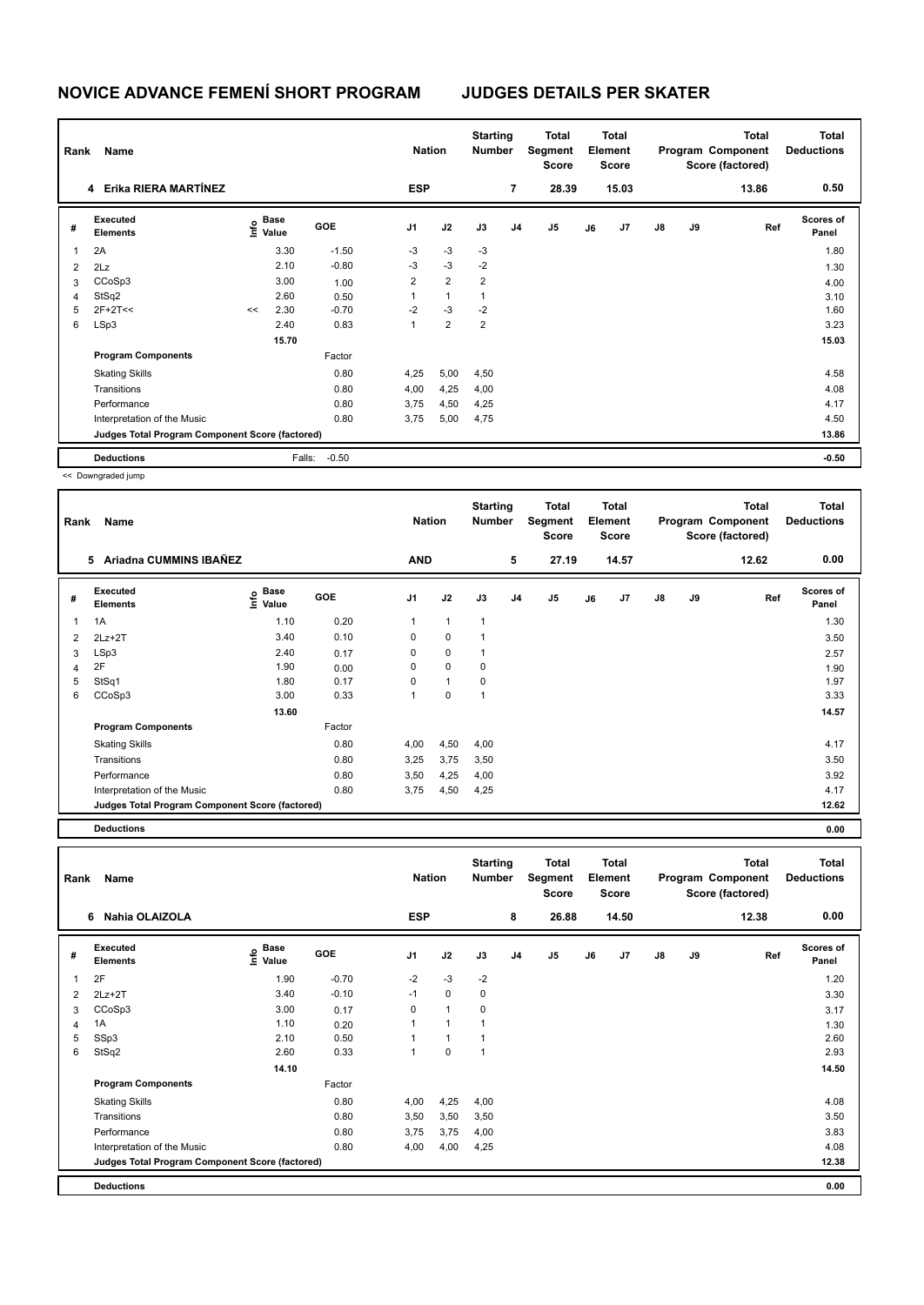| Rank | Name                                            |                                  |            | <b>Nation</b> |              | <b>Starting</b><br><b>Number</b> |                | Total<br>Segment<br><b>Score</b> |    | <b>Total</b><br>Element<br><b>Score</b> |               |    | <b>Total</b><br>Program Component<br>Score (factored) | <b>Total</b><br><b>Deductions</b> |
|------|-------------------------------------------------|----------------------------------|------------|---------------|--------------|----------------------------------|----------------|----------------------------------|----|-----------------------------------------|---------------|----|-------------------------------------------------------|-----------------------------------|
|      | <b>Alba RUIZ GARROTE</b><br>7                   |                                  |            | <b>ESP</b>    |              |                                  | 6              | 25.63                            |    | 14.27                                   |               |    | 11.86                                                 | 0.50                              |
| #    | Executed<br><b>Elements</b>                     | <b>Base</b><br>o Base<br>⊆ Value | <b>GOE</b> | J1            | J2           | J3                               | J <sub>4</sub> | J5                               | J6 | J <sub>7</sub>                          | $\mathsf{J}8$ | J9 | Ref                                                   | <b>Scores of</b><br>Panel         |
| 1    | $2Lo+2Lo$                                       | 3.60                             | 0.30       | 1             | $\mathbf{1}$ | $\mathbf{1}$                     |                |                                  |    |                                         |               |    |                                                       | 3.90                              |
| 2    | 2F                                              | 1.90                             | $-0.90$    | $-3$          | $-3$         | $-3$                             |                |                                  |    |                                         |               |    |                                                       | 1.00                              |
| 3    | CCoSp3                                          | 3.00                             | 0.17       | 1             | $\mathbf 0$  | $\mathbf 0$                      |                |                                  |    |                                         |               |    |                                                       | 3.17                              |
| 4    | StSq2                                           | 2.60                             | 0.00       | 0             | $\mathbf 0$  | $\mathbf 0$                      |                |                                  |    |                                         |               |    |                                                       | 2.60                              |
| 5    | 1A                                              | 1.10                             | 0.07       | 1             | $\mathbf 0$  | 0                                |                |                                  |    |                                         |               |    |                                                       | 1.17                              |
| 6    | SSp3                                            | 2.10                             | 0.33       | 0             | 1            | $\mathbf{1}$                     |                |                                  |    |                                         |               |    |                                                       | 2.43                              |
|      |                                                 | 14.30                            |            |               |              |                                  |                |                                  |    |                                         |               |    |                                                       | 14.27                             |
|      | <b>Program Components</b>                       |                                  | Factor     |               |              |                                  |                |                                  |    |                                         |               |    |                                                       |                                   |
|      | <b>Skating Skills</b>                           |                                  | 0.80       | 3,75          | 4,00         | 4,00                             |                |                                  |    |                                         |               |    |                                                       | 3.92                              |
|      | Transitions                                     |                                  | 0.80       | 3,25          | 3,50         | 3,75                             |                |                                  |    |                                         |               |    |                                                       | 3.50                              |
|      | Performance                                     |                                  | 0.80       | 3,50          | 3,75         | 3,50                             |                |                                  |    |                                         |               |    |                                                       | 3.58                              |
|      | Interpretation of the Music                     |                                  | 0.80       | 3,50          | 3,75         | 4,25                             |                |                                  |    |                                         |               |    |                                                       | 3.83                              |
|      | Judges Total Program Component Score (factored) |                                  |            |               |              |                                  |                |                                  |    |                                         |               |    |                                                       | 11.86                             |
|      | <b>Deductions</b>                               | Falls:                           | $-0.50$    |               |              |                                  |                |                                  |    |                                         |               |    |                                                       | $-0.50$                           |

| Rank | Name                                            |                       |         | <b>Nation</b> |              | <b>Starting</b><br><b>Number</b> |    | Total<br>Segment<br><b>Score</b> |    | <b>Total</b><br>Element<br><b>Score</b> |               |    | <b>Total</b><br>Program Component<br>Score (factored) | <b>Total</b><br><b>Deductions</b> |
|------|-------------------------------------------------|-----------------------|---------|---------------|--------------|----------------------------------|----|----------------------------------|----|-----------------------------------------|---------------|----|-------------------------------------------------------|-----------------------------------|
|      | <b>Sara MONTEAGUDO</b><br>8                     |                       |         | <b>ESP</b>    |              |                                  | 12 | 25.55                            |    | 14.23                                   |               |    | 11.32                                                 | 0.00                              |
| #    | Executed<br><b>Elements</b>                     | Base<br>Info<br>Value | GOE     | J1            | J2           | J3                               | J4 | J <sub>5</sub>                   | J6 | J7                                      | $\mathsf{J}8$ | J9 | Ref                                                   | <b>Scores of</b><br>Panel         |
|      | 2F                                              | 1.90                  | $-0.90$ | $-3$          | $-3$         | $-3$                             |    |                                  |    |                                         |               |    |                                                       | 1.00                              |
| 2    | $2Lz+2T$                                        | 3.40                  | 0.00    | $\mathbf 0$   | $\mathbf 0$  | $\pmb{0}$                        |    |                                  |    |                                         |               |    |                                                       | 3.40                              |
| 3    | SSp3                                            | 2.10                  | 0.50    | $\mathbf{1}$  | $\mathbf{1}$ | -1                               |    |                                  |    |                                         |               |    |                                                       | 2.60                              |
| 4    | 1A                                              | 1.10                  | 0.20    |               | $\mathbf{1}$ |                                  |    |                                  |    |                                         |               |    |                                                       | 1.30                              |
| 5    | StSq2                                           | 2.60                  | 0.00    | $\Omega$      | $\mathbf 0$  | 0                                |    |                                  |    |                                         |               |    |                                                       | 2.60                              |
| 6    | CCoSp3                                          | 3.00                  | 0.33    |               | $\pmb{0}$    | $\overline{1}$                   |    |                                  |    |                                         |               |    |                                                       | 3.33                              |
|      |                                                 | 14.10                 |         |               |              |                                  |    |                                  |    |                                         |               |    |                                                       | 14.23                             |
|      | <b>Program Components</b>                       |                       | Factor  |               |              |                                  |    |                                  |    |                                         |               |    |                                                       |                                   |
|      | <b>Skating Skills</b>                           |                       | 0.80    | 3,50          | 3,75         | 4,25                             |    |                                  |    |                                         |               |    |                                                       | 3.83                              |
|      | Transitions                                     |                       | 0.80    | 3,00          | 3,25         | 3,75                             |    |                                  |    |                                         |               |    |                                                       | 3.33                              |
|      | Performance                                     |                       | 0.80    | 3,25          | 3,50         | 3,25                             |    |                                  |    |                                         |               |    |                                                       | 3.33                              |
|      | Interpretation of the Music                     |                       | 0.80    | 3,50          | 3,75         | 3,75                             |    |                                  |    |                                         |               |    |                                                       | 3.67                              |
|      | Judges Total Program Component Score (factored) |                       |         |               |              |                                  |    |                                  |    |                                         |               |    |                                                       | 11.32                             |
|      |                                                 |                       |         |               |              |                                  |    |                                  |    |                                         |               |    |                                                       |                                   |

**Deductions 0.00 Total Deductions Total Program Component Score (factored) Total Element Segment Score Total Score Starting Rank Name Nation Number # Executed Elements Base Value GOE J1 J2 J3 J4 J5 J6 J7 J8 J9 Scores of Panel** 1 StSq2 2.60 0.50 1 1 1 **Ref**  StSq2 3.10 **Info 9 Clara FERNÁNDEZ ESP 10 24.95 12.27 12.68 0.00**  $2.2$  2  $2$  2  $2.10$   $-0.10$   $-1$  0 0  $3 \quad 2F+2T$   $3.20$   $-0.60$   $-2$   $-2$   $-2$ 4 CCoSp2 2.50 -0.20 0 -1 -1 2.30 5 1A 1.10 -0.33 -1 -2 -2 0.77 6 LSp2 1.90 -0.40 -1 -2 -1 1.50  **13.40 12.27 Program Components**  Skating Skills 3,75 4,50 4,50 Factor 0.80 4.25 Transitions 0.80 3,50 3,75 3,75 3.67 Performance 0.80 3,50 4,00 4,25 3.92 Interpretation of the Music 0.80 3,25 4,25 4,50 4.00 **Deductions 0.00 Judges Total Program Component Score (factored) 12.68**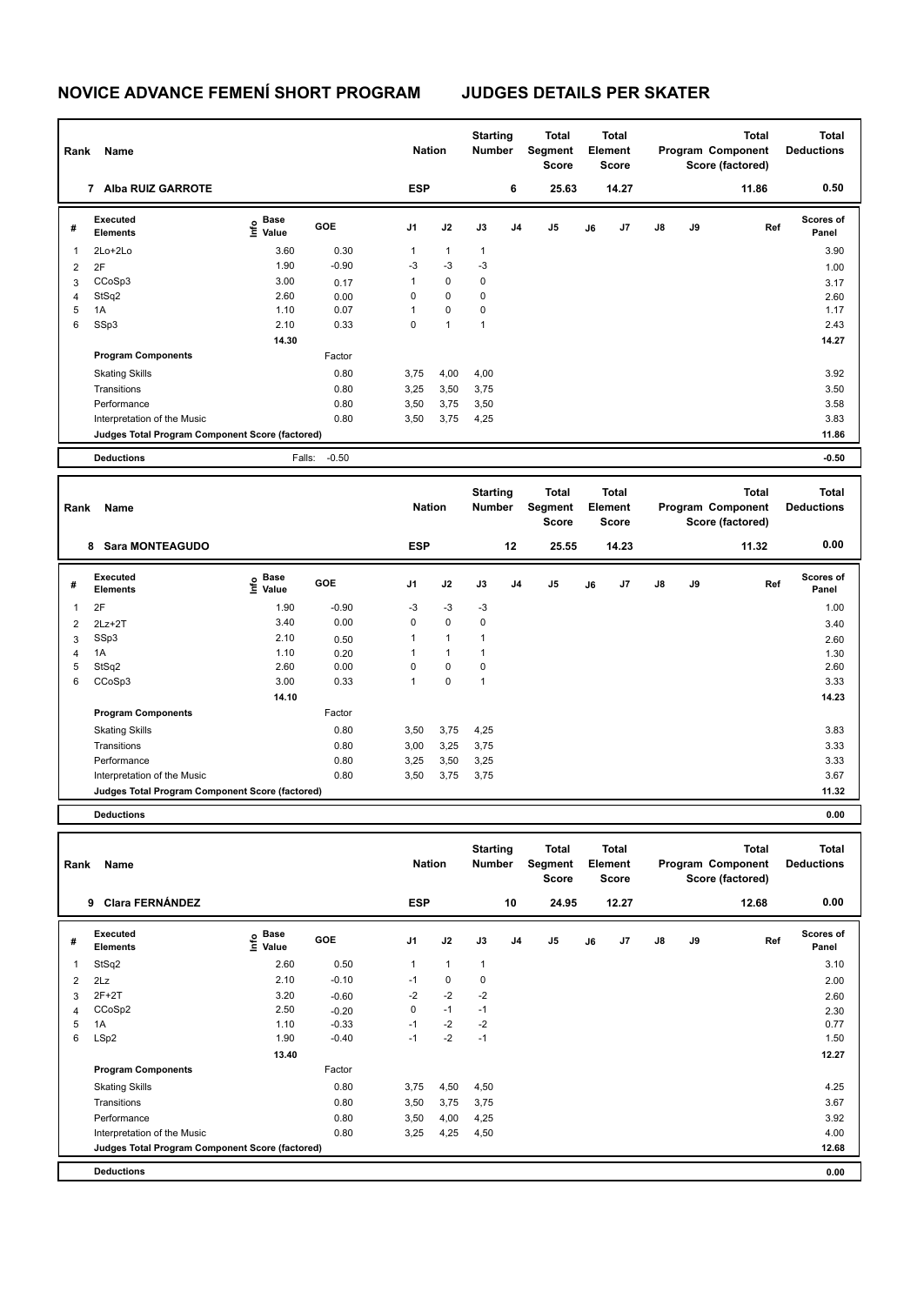| Rank | Name                                            |                          |                                  |         | <b>Nation</b>  |             | <b>Starting</b><br><b>Number</b> |                | <b>Total</b><br>Segment<br><b>Score</b> |    | <b>Total</b><br>Element<br><b>Score</b> |    |    | <b>Total</b><br>Program Component<br>Score (factored) | <b>Total</b><br><b>Deductions</b> |
|------|-------------------------------------------------|--------------------------|----------------------------------|---------|----------------|-------------|----------------------------------|----------------|-----------------------------------------|----|-----------------------------------------|----|----|-------------------------------------------------------|-----------------------------------|
| 10   | Paula MARGARIDO PEREIRA                         |                          |                                  |         | <b>AND</b>     |             |                                  | 11             | 23.80                                   |    | 12.04                                   |    |    | 12.26                                                 | 0.50                              |
| #    | Executed<br><b>Elements</b>                     |                          | <b>Base</b><br>o Base<br>⊆ Value | GOE     | J <sub>1</sub> | J2          | J3                               | J <sub>4</sub> | J <sub>5</sub>                          | J6 | J7                                      | J8 | J9 | Ref                                                   | <b>Scores of</b><br>Panel         |
|      | $2Lz+2T$                                        |                          | 3.40                             | 0.20    | 1              | $\mathbf 0$ | $\mathbf{1}$                     |                |                                         |    |                                         |    |    |                                                       | 3.60                              |
| 2    | CCoSp3                                          |                          | 3.00                             | 0.17    | 0              | $\mathbf 0$ | $\mathbf{1}$                     |                |                                         |    |                                         |    |    |                                                       | 3.17                              |
| 3    | 2F<                                             | $\overline{\phantom{a}}$ | 1.40                             | $-0.90$ | $-3$           | $-3$        | $-3$                             |                |                                         |    |                                         |    |    |                                                       | 0.50                              |
| 4    | LSp1                                            |                          | 1.50                             | 0.00    | $\Omega$       | $\mathbf 0$ | $\mathbf 0$                      |                |                                         |    |                                         |    |    |                                                       | 1.50                              |
| 5    | StSq1                                           |                          | 1.80                             | 0.17    | 1              | $\Omega$    | 0                                |                |                                         |    |                                         |    |    |                                                       | 1.97                              |
| 6    | 1A                                              |                          | 1.10                             | 0.20    | 1              | 1           | 1                                |                |                                         |    |                                         |    |    |                                                       | 1.30                              |
|      |                                                 |                          | 12.20                            |         |                |             |                                  |                |                                         |    |                                         |    |    |                                                       | 12.04                             |
|      | <b>Program Components</b>                       |                          |                                  | Factor  |                |             |                                  |                |                                         |    |                                         |    |    |                                                       |                                   |
|      | <b>Skating Skills</b>                           |                          |                                  | 0.80    | 3,75           | 4,25        | 4,25                             |                |                                         |    |                                         |    |    |                                                       | 4.08                              |
|      | Transitions                                     |                          |                                  | 0.80    | 3,50           | 3,50        | 3,50                             |                |                                         |    |                                         |    |    |                                                       | 3.50                              |
|      | Performance                                     |                          |                                  | 0.80    | 3,75           | 3,75        | 3,75                             |                |                                         |    |                                         |    |    |                                                       | 3.75                              |
|      | Interpretation of the Music                     |                          |                                  | 0.80    | 4,00           | 4,00        | 4,00                             |                |                                         |    |                                         |    |    |                                                       | 4.00                              |
|      | Judges Total Program Component Score (factored) |                          |                                  |         |                |             |                                  |                |                                         |    |                                         |    |    |                                                       | 12.26                             |
|      | <b>Deductions</b>                               |                          | Falls:                           | $-0.50$ |                |             |                                  |                |                                         |    |                                         |    |    |                                                       | $-0.50$                           |

< Under-rotated jump

| Rank           | Name                                            |         |                                  |        | <b>Nation</b>            |             | <b>Starting</b><br><b>Number</b> |                | <b>Total</b><br>Segment<br><b>Score</b> |    | Total<br>Element<br><b>Score</b> |               |    | <b>Total</b><br>Program Component<br>Score (factored) | <b>Total</b><br><b>Deductions</b> |
|----------------|-------------------------------------------------|---------|----------------------------------|--------|--------------------------|-------------|----------------------------------|----------------|-----------------------------------------|----|----------------------------------|---------------|----|-------------------------------------------------------|-----------------------------------|
|                | <b>Aina MASIP</b><br>11                         |         |                                  |        | <b>ESP</b>               |             |                                  | 3              | 23.36                                   |    | 12.88                            |               |    | 10.48                                                 | 0.00                              |
| #              | Executed<br><b>Elements</b>                     |         | <b>Base</b><br>e Base<br>⊆ Value | GOE    | J <sub>1</sub>           | J2          | J3                               | J <sub>4</sub> | J5                                      | J6 | J7                               | $\mathsf{J}8$ | J9 | Ref                                                   | <b>Scores of</b><br>Panel         |
| 1              | $2F+2T$                                         |         | 3.20                             | 0.00   | 0                        | $\mathbf 0$ | 0                                |                |                                         |    |                                  |               |    |                                                       | 3.20                              |
| $\overline{2}$ | $1\text{Lz}^*$                                  | $\star$ | 0.00                             | 0.00   | $\overline{\phantom{a}}$ |             |                                  |                |                                         |    |                                  |               |    |                                                       | 0.00                              |
| 3              | CCoSp3                                          |         | 3.00                             | 0.17   | 0                        | $\mathbf 0$ | 1                                |                |                                         |    |                                  |               |    |                                                       | 3.17                              |
| $\overline{4}$ | StSq2                                           |         | 2.60                             | 0.17   | 1                        | 0           | 0                                |                |                                         |    |                                  |               |    |                                                       | 2.77                              |
| 5              | 1A                                              |         | 1.10                             | 0.07   | 1                        | 0           | 0                                |                |                                         |    |                                  |               |    |                                                       | 1.17                              |
| 6              | LSp3                                            |         | 2.40                             | 0.17   | 0                        | 0           | 1                                |                |                                         |    |                                  |               |    |                                                       | 2.57                              |
|                |                                                 |         | 12.30                            |        |                          |             |                                  |                |                                         |    |                                  |               |    |                                                       | 12.88                             |
|                | <b>Program Components</b>                       |         |                                  | Factor |                          |             |                                  |                |                                         |    |                                  |               |    |                                                       |                                   |
|                | <b>Skating Skills</b>                           |         |                                  | 0.80   | 3,00                     | 4,00        | 4,00                             |                |                                         |    |                                  |               |    |                                                       | 3.67                              |
|                | Transitions                                     |         |                                  | 0.80   | 2,75                     | 3,25        | 3,50                             |                |                                         |    |                                  |               |    |                                                       | 3.17                              |
|                | Performance                                     |         |                                  | 0.80   | 2,50                     | 3,50        | 3,00                             |                |                                         |    |                                  |               |    |                                                       | 3.00                              |
|                | Interpretation of the Music                     |         |                                  | 0.80   | 2,75                     | 3,75        | 3,25                             |                |                                         |    |                                  |               |    |                                                       | 3.25                              |
|                | Judges Total Program Component Score (factored) |         |                                  |        |                          |             |                                  |                |                                         |    |                                  |               |    |                                                       | 10.48                             |
|                | <b>Deductions</b>                               |         |                                  |        |                          |             |                                  |                |                                         |    |                                  |               |    |                                                       | 0.00                              |

\* Invalid element

| Rank | Name                                            |                                    |            | <b>Nation</b>  |                | <b>Starting</b><br><b>Number</b> |                | Total<br>Segment<br><b>Score</b> |    | Total<br>Element<br><b>Score</b> |               |    | <b>Total</b><br>Program Component<br>Score (factored) | <b>Total</b><br><b>Deductions</b> |
|------|-------------------------------------------------|------------------------------------|------------|----------------|----------------|----------------------------------|----------------|----------------------------------|----|----------------------------------|---------------|----|-------------------------------------------------------|-----------------------------------|
|      | <b>Malen BILBAO</b><br>12                       |                                    |            | <b>ESP</b>     |                |                                  | 9              | 21.13                            |    | 9.93                             |               |    | 11.20                                                 | 0.00                              |
| #    | Executed<br><b>Elements</b>                     | <b>Base</b><br>$\frac{6}{5}$ Value | <b>GOE</b> | J <sub>1</sub> | J2             | J3                               | J <sub>4</sub> | J <sub>5</sub>                   | J6 | J7                               | $\mathsf{J}8$ | J9 | Ref                                                   | <b>Scores of</b><br>Panel         |
| 1    | 2F                                              | 1.90                               | 0.30       | $\mathbf{1}$   | $\overline{1}$ | $\mathbf{1}$                     |                |                                  |    |                                  |               |    |                                                       | 2.20                              |
| 2    | 1A                                              | 1.10                               | 0.13       | 1              | $\overline{1}$ | 0                                |                |                                  |    |                                  |               |    |                                                       | 1.23                              |
| 3    | FSSp3                                           | 2.60                               | 0.00       | 0              | $\mathbf 0$    | 0                                |                |                                  |    |                                  |               |    |                                                       | 2.60                              |
| 4    | 2Lz+COMBO                                       | 2.10                               | $-0.80$    | $-3$           | $-3$           | $-2$                             |                |                                  |    |                                  |               |    |                                                       | 1.30                              |
| 5    | StSq2                                           | 2.60                               | 0.00       | 0              | $\mathbf 0$    | 0                                |                |                                  |    |                                  |               |    |                                                       | 2.60                              |
| 6    | CoSp*                                           | $\star$<br>0.00                    | 0.00       | ٠              |                | ٠                                |                |                                  |    |                                  |               |    |                                                       | 0.00                              |
|      |                                                 | 10.30                              |            |                |                |                                  |                |                                  |    |                                  |               |    |                                                       | 9.93                              |
|      | <b>Program Components</b>                       |                                    | Factor     |                |                |                                  |                |                                  |    |                                  |               |    |                                                       |                                   |
|      | <b>Skating Skills</b>                           |                                    | 0.80       | 3,50           | 4,25           | 3,50                             |                |                                  |    |                                  |               |    |                                                       | 3.75                              |
|      | Transitions                                     |                                    | 0.80       | 3,25           | 3,25           | 3,75                             |                |                                  |    |                                  |               |    |                                                       | 3.42                              |
|      | Performance                                     |                                    | 0.80       | 3,00           | 3,50           | 3,50                             |                |                                  |    |                                  |               |    |                                                       | 3.33                              |
|      | Interpretation of the Music                     |                                    | 0.80       | 3,00           | 3,75           | 3,75                             |                |                                  |    |                                  |               |    |                                                       | 3.50                              |
|      | Judges Total Program Component Score (factored) |                                    |            |                |                |                                  |                |                                  |    |                                  |               |    |                                                       | 11.20                             |
|      | <b>Deductions</b>                               |                                    |            |                |                |                                  |                |                                  |    |                                  |               |    |                                                       | 0.00                              |

\* Invalid element